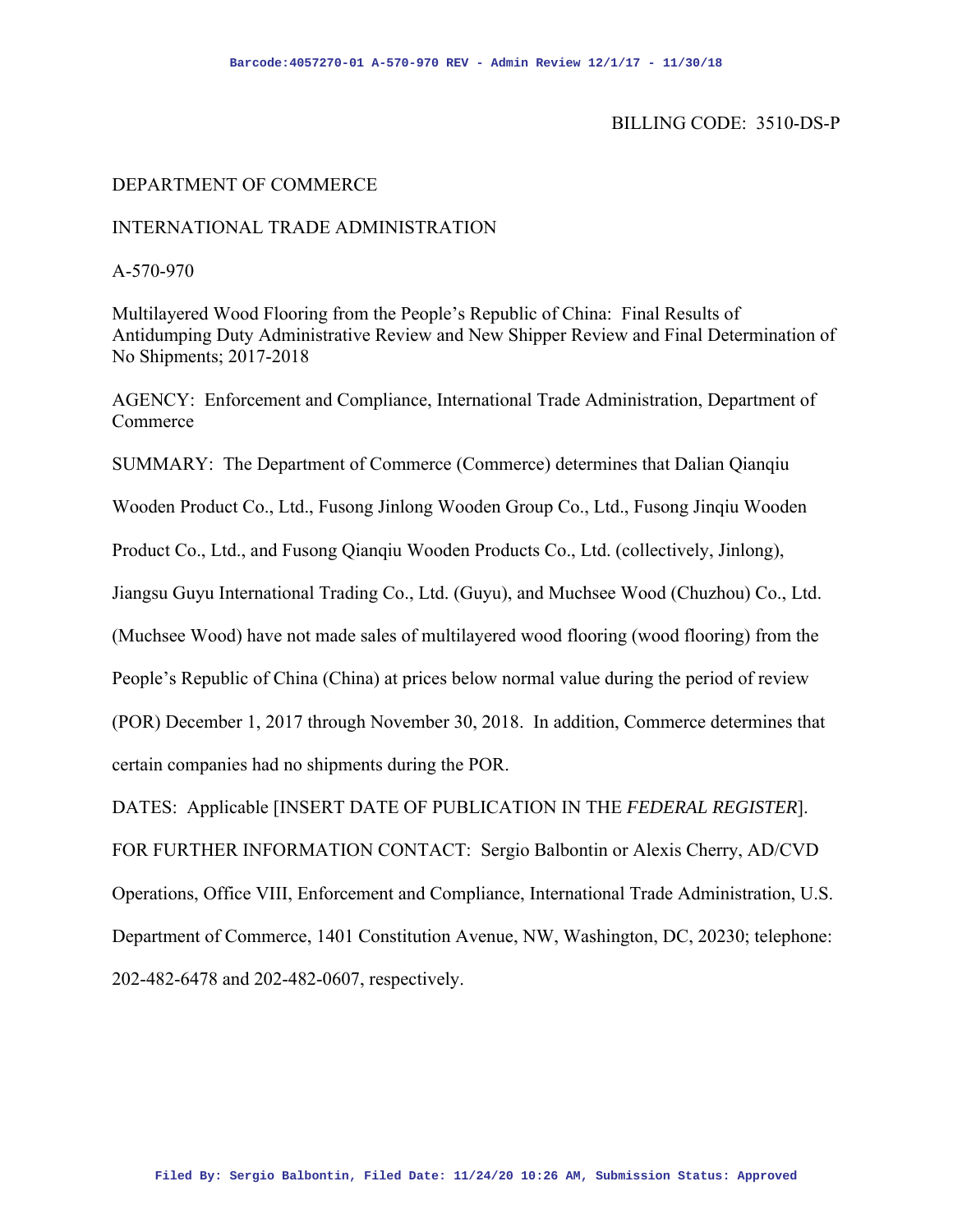#### SUPPLEMENTARY INFORMATION:

## Background

Commerce published the *Preliminary Results* of the administrative review and new shipper review on February 6, 2020.<sup>1</sup> For the events that occurred since Commerce published the *Preliminary Results*, *see* the Issues and Decision Memorandum.<sup>2</sup> Commerce conducted these reviews in accordance with section 751(a) of the Tariff Act of 1930, as amended (the Act).

Commerce tolled all deadlines in administrative reviews by 50 days, thereby extending the deadline for these final results until July 27, 2020.<sup>3</sup> On June 5, 2020, we extended the deadline for these final results to September 23, 2020.<sup>4</sup> On July 21, 2020, Commerce tolled all deadlines in administrative reviews by an additional 60 days.<sup>5</sup> Accordingly, the revised deadline for the final results of these reviews is now November 23, 2020.

<sup>&</sup>lt;sup>1</sup> See Multilayered Wood Flooring from the People's Republic of China: Preliminary Results of the Antidumping Duty Administrative Review and New Shipper Review, Preliminary Determination of No Shipments, and Rescission of Review, in Part; 2017–2018, 85 FR 6911 (February 6, 2020), and accompanying preliminary decision memorandum (PDM), "Decision Memorandum for the Preliminary Results of Antidumping Duty Administrative Review and New Shipper Review: Multilayered Wood Flooring from the People's Republic of China; 2017-2018." 2 *See* Memorandum, "Issues and Decision Memorandum: Antidumping Duty Administrative Review and New Shipper Review of Multilayered Wood Flooring from the People's Republic of China; 2017-2018," dated concurrently with and hereby adopted by this notice (Issues and Decision Memorandum). No interested party submitted comments regarding the new shipper review; therefore, the Issues and Decision Memorandum pertains only to the administrative review.

<sup>&</sup>lt;sup>3</sup> See Memorandum, "Tolling of Deadlines for Antidumping and Countervailing Duty Administrative Reviews in Response to Operational Adjustments Due to COVID-19," dated April 24, 2020. If the new deadline falls on a weekend or a Federal holiday, in accordance with our regulations, the deadline will be moved to the next business day. As the actual (tolled) deadline was Saturday, July 25, 2020, the next business day was Monday, July 27, <sup>4</sup> See Memorandum, "Multilayered Wood Flooring from the People's Republic of China: Extension of Deadline for Final Results of Antidumping Duty Administrative Review and New Shipper Review," dated June 5, 2020. As the actual (tolled) deadline was Saturday, July 25, 2020, we extended the final results deadline 60 days from this date.<br><sup>5</sup> See Memorandum, "Tolling of Deadlines for Antidumping and Countervailing Duty Administrative Reviews, dated July 21, 2020.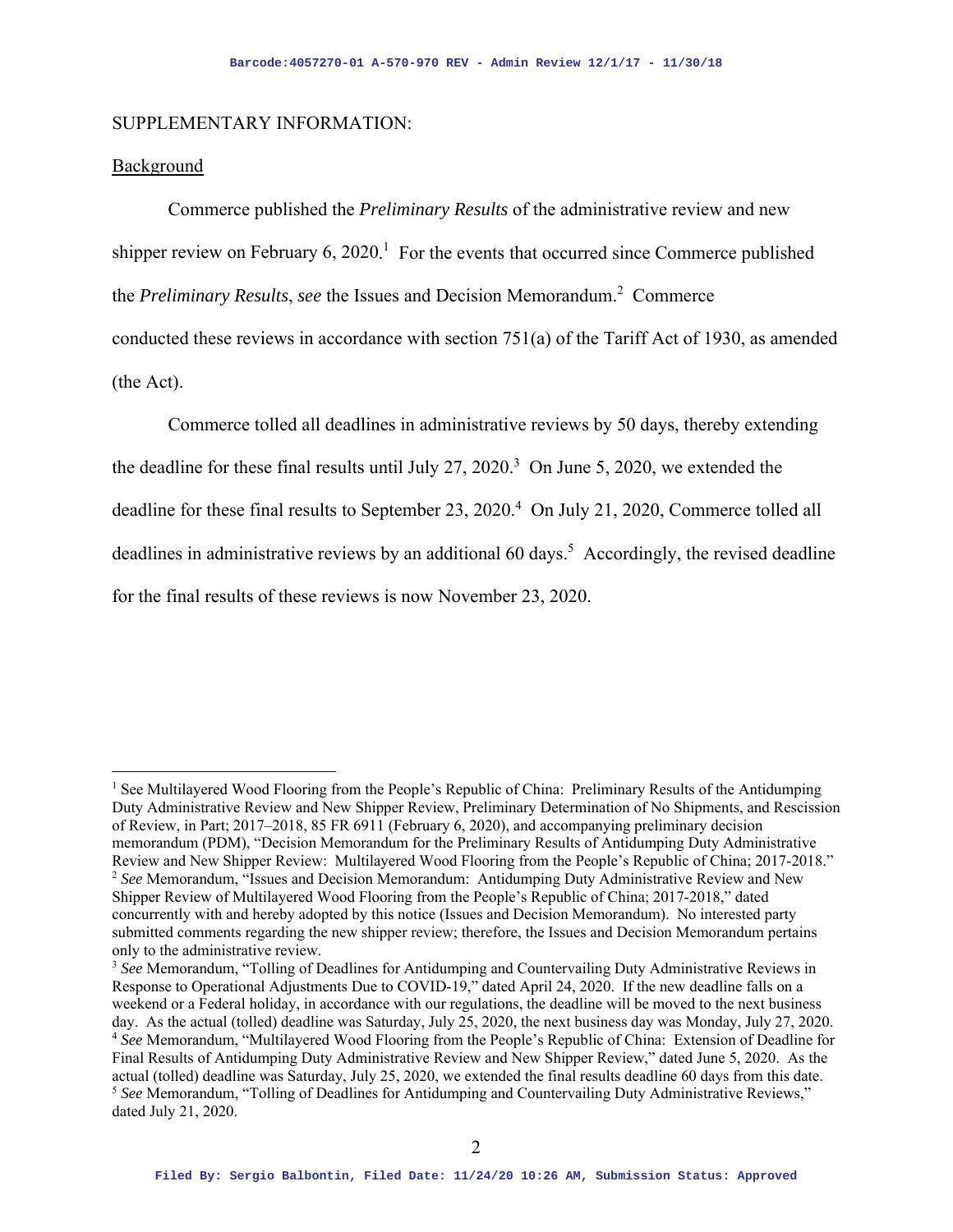### Scope of the *Order*<sup>6</sup>

The product covered by the *Order* is wood flooring from China. A full description of the scope of the *Order* is contained in the Issues and Decision Memorandum.

## Analysis of Comments Received

All issues raised in the parties' briefs are addressed in the Issues and Decision Memorandum. A list of these issues is attached to this notice.<sup>7</sup> The Issues and Decision Memorandum is a public document and is on file electronically via Enforcement and Compliance's Antidumping and Countervailing Duty Centralized Electronic Service System (ACCESS). ACCESS is available to registered users at http://access.trade.gov. In addition, a complete version of the Issues and Decision Memorandum can be accessed directly on the internet at http://enforcement.trade.gov/frn/index.html. The signed Issues and Decision Memorandum and electronic version of the Issues and Decision Memorandum are identical in content.

#### Changes from the *Preliminary Results*

Based on our analysis of the comments received, Commerce made certain revisions to the calculations of the rates assigned to Jinlong, Guyu, and the non-examined, separate rate respondents. The Issues and Decision Memorandum contains descriptions of these revisions.

## Final Determination of No Shipments

 In the *Preliminary Results*, Commerce determined that certain companies did not have shipments of subject merchandise during the POR. As we received no information to contradict

<sup>6</sup> See Multilayered Wood Flooring from the People's Republic of China: Notice of Amended Final Affirmative Determination of Sales at Less than Fair Value and Antidumping Duty Order, 76 FR 76690 (December 8, 2011), as amended in Multilayered Wood Flooring from the People's Republic of China: Amended Antidumping and Countervailing Duty Orders, 77 FR 5484 (February 3, 2012) (collectively, Order). See also Multilayered Wood Flooring from the People's Republic of China: Final Clarification of the Scope of the Antidumping and Countervailing Duty Orders, 82 FR 27799 (June 19, 2017). 7 *See* Appendix I.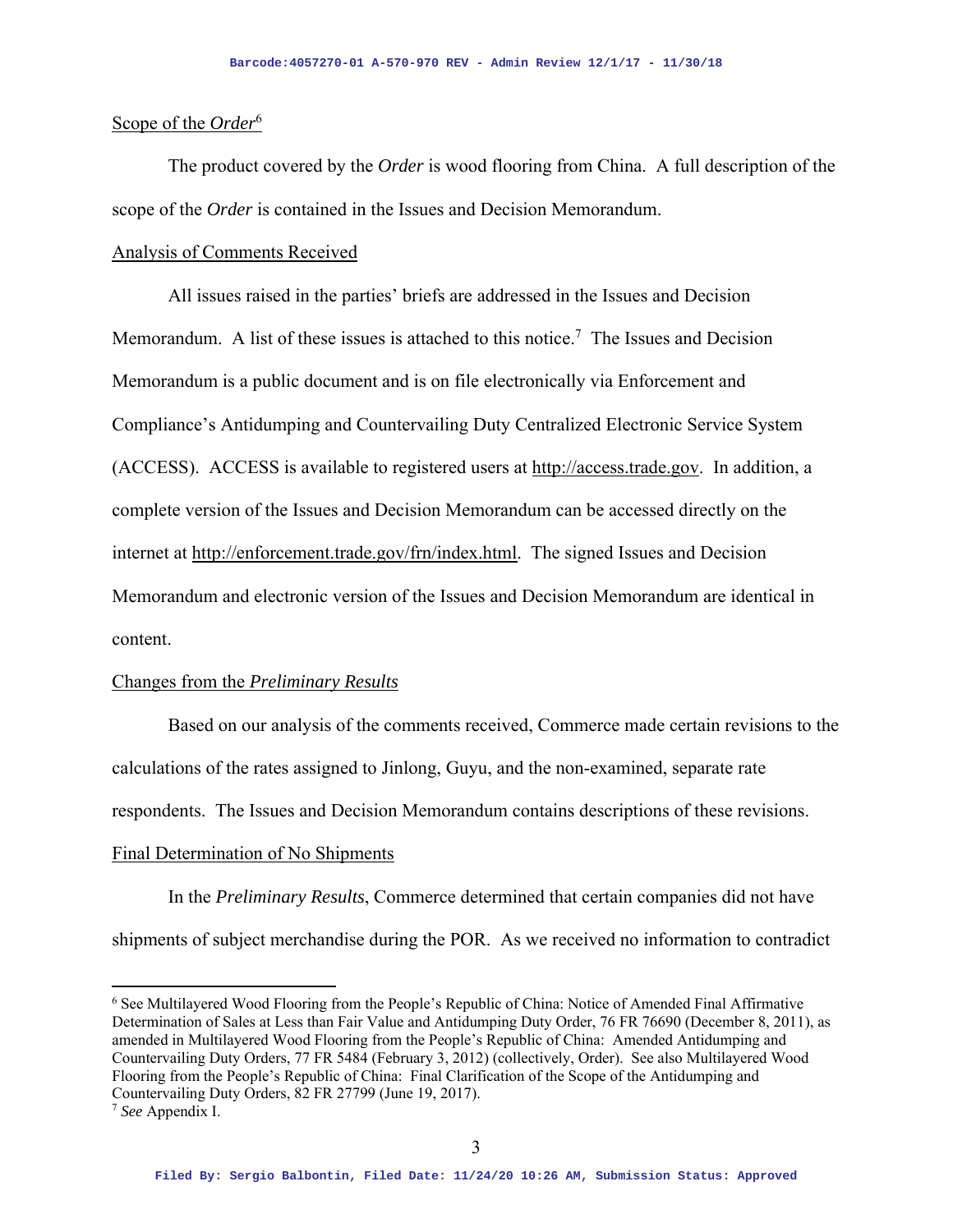our preliminary determination with respect to those companies, we continue to find that they made no shipments of subject merchandise to the United States during the POR. Based on information received since the *Preliminary Results*, we determine that one additional company, Guangzhou Homebon Timber Manufacturing Co., Ltd., also did not have shipments during the POR.<sup>8</sup> We will issue appropriate instructions that are consistent with our "automatic assessment" clarification for all of the companies listed in Appendix  $II.<sup>9</sup>$ 

#### Separate Rates

 In the *Preliminary Results*, we determined that Jinlong, Guyu, Muchsee Wood, and several additional companies who were not selected for individual review demonstrated their eligibility for separate rates, and we continue to do so in these final results.<sup>10</sup>

#### Rate for Non-Examined Separate Rate Respondents

The statute and our regulations do not address the establishment of a rate to be assigned to respondents not selected for individual examination when we limit our examination of companies subject to the administrative review pursuant to section  $777A(c)(2)(B)$  of the Act. Generally, we look to section  $735(c)(5)$  of the Act, which provides instructions for calculating the all-others rate in an investigation, for guidance when calculating the rate for respondents not individually examined in an administrative review. Under section  $735(c)(5)(A)$  of the Act, the all-others rate is normally "an amount equal to the weighted average of the estimated weighted average dumping margins established for exporters and producers individually investigated, excluding any zero and *de minimis* margins, and any margins determined entirely {on the basis

<sup>8</sup> *See* Issues and Decision Memorandum at Comment 11.

<sup>9</sup> *See* Non-Market Economy Antidumping Proceedings: Assessment of Antidumping Duties, 76 FR 65694 (October 24, 2011) (*Assessment Notice*); *see also* "Assessment Rates" section below.

<sup>10</sup> *See Preliminary Results*, and Preliminary Decision Memorandum at the "Separate Rates" section; *see also* Issues and Decision Memorandum at Comment 5.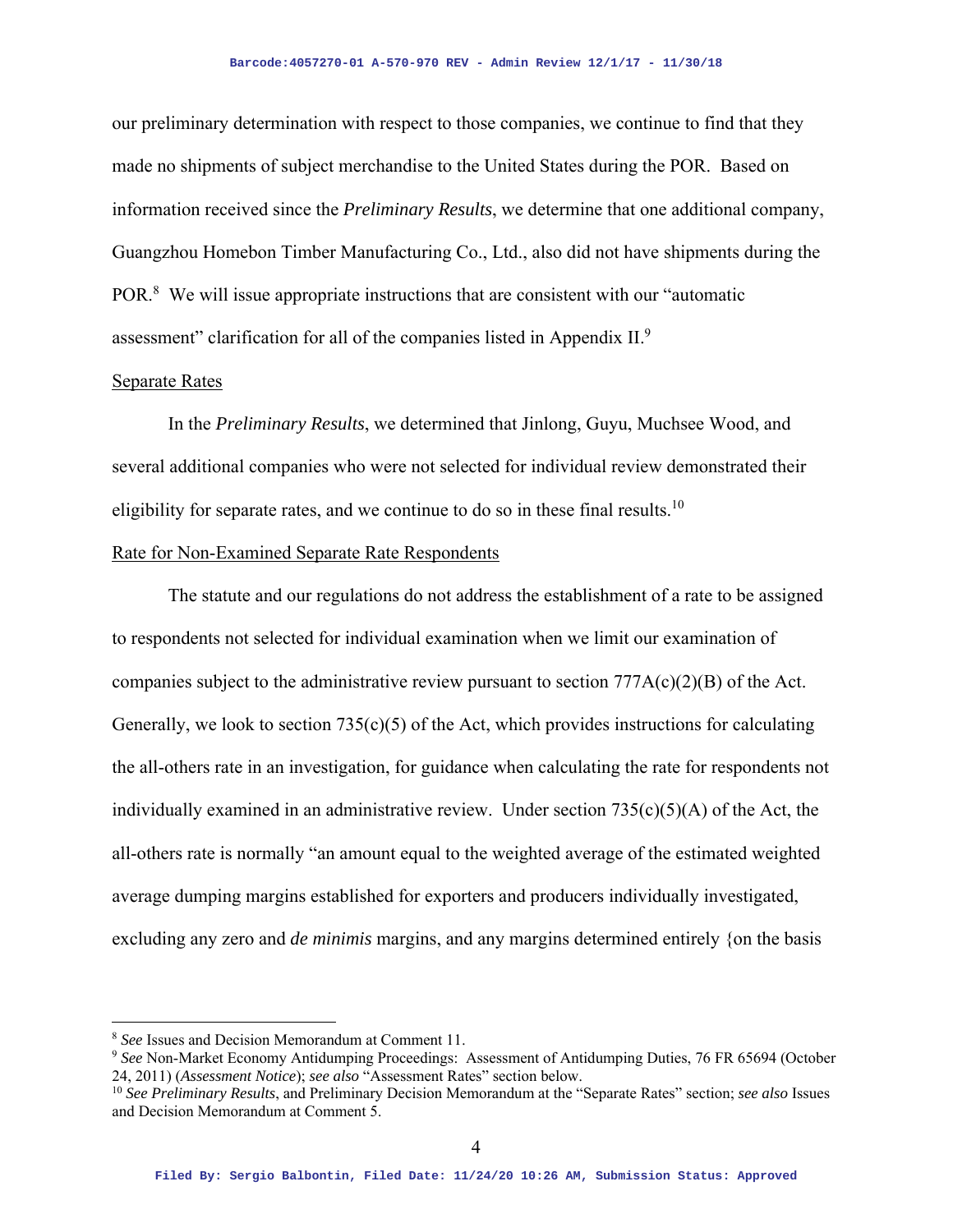of facts available}." Accordingly, Commerce's usual practice in determining the rate for separate-rate respondents not selected for individual examination, has been to average the weighted-average dumping margins for the selected companies, excluding rates that are zero, *de minimis*, or based entirely on facts available.<sup>11</sup> However, when the weighted-average dumping margins established for all individually investigated respondents are zero, *de minimis*, or based entirely on facts available, section  $735(c)(5)(B)$  of the Act permits Commerce to "use any reasonable method to establish the estimated all-others rate for exporters and producers not individually investigated, including averaging the estimated weighted average dumping margins determined for the exporters and producers individually investigated."12

For the final results of this review, we continue to determine the estimated dumping margin for each of the individually examined respondents to be zero. Thus, consistent with the *Preliminary Results*, we assigned to all eligible non-selected respondents the zero margin assigned to Jinlong and Guyu. $13$ 

#### The China-Wide Entity

 Aside from the companies for which we made a final no shipment determination, Commerce considers all other companies for which a review was requested and which did not demonstrate separate rate eligibility to be part of the China-wide entity.<sup>14</sup> For the final results of this administrative review, we consider 17 companies to be part of the China-wide entity.

## Final Results of Administrative Review

<sup>11</sup> *See Longkou Haimeng Mach. Co. v. United States*, 581 F. Supp. 2d 1344, 1357-60 (CIT 2008) (affirming Commerce's determination to assign a 4.22 percent dumping margin to the separate-rate respondents in a segment where the three mandatory respondents received dumping margins of 4.22 percent, 0.03 percent, and zero percent, respectively); *see also Certain Kitchen Appliance Shelving and Racks from the People's Republic of China: Final*  Determination of Sales at Less Than Fair Value, 74 FR 36656, 36660 (July 24, 2009). 12 *See Albemarle Corp. v. United States*, 821 F.3d 1345 (Fed. Cir. 2016).

<sup>&</sup>lt;sup>13</sup> *See Preliminary Results*, and accompanying Preliminary Decision Memorandum at 17.<sup>14</sup> *See Appendix III.*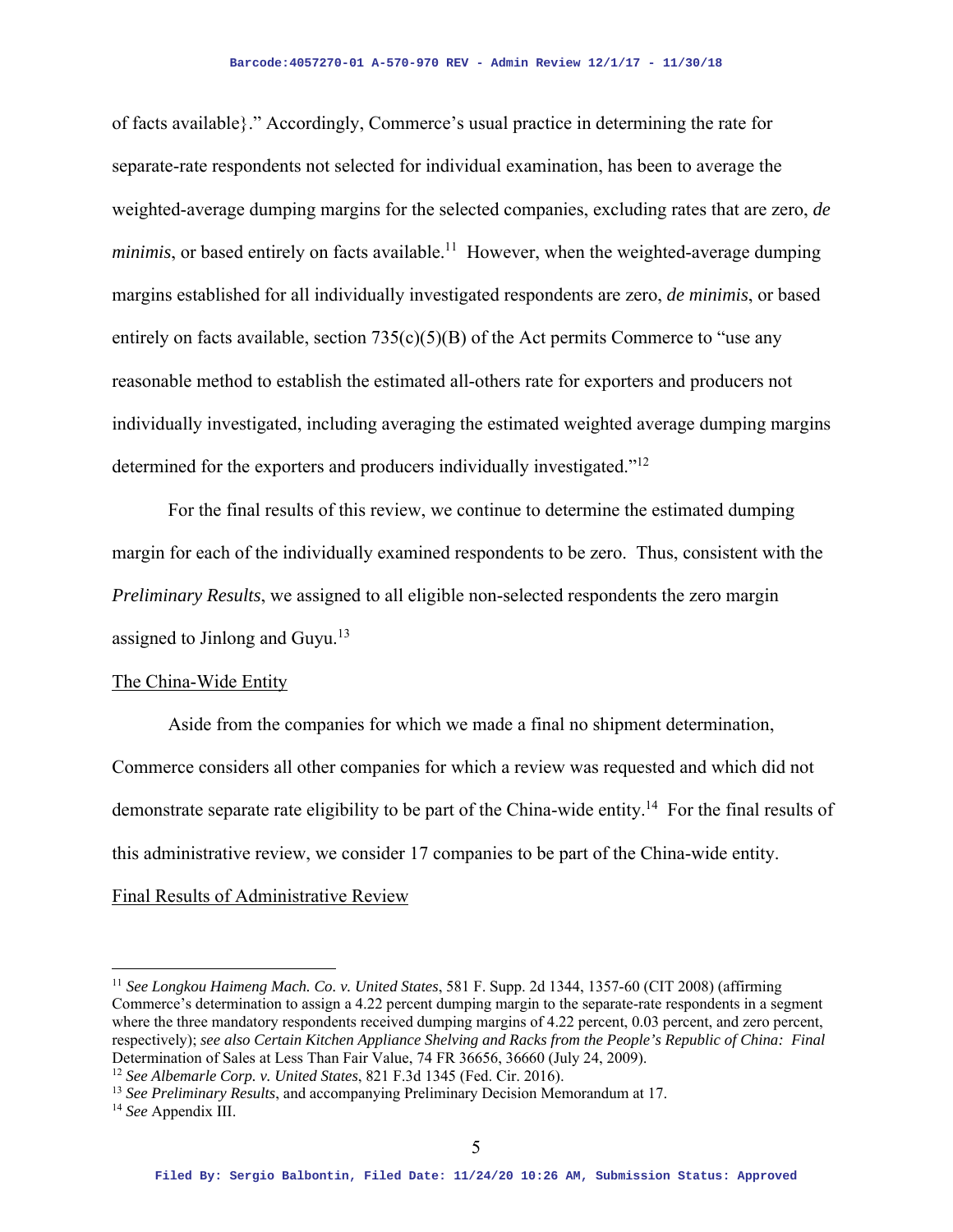For the companies subject to this administrative review, including the companies that

established their eligibility for a separate rate, Commerce determines that the following

weighted-average dumping margins exist for the period December 1, 2017, through November

30, 2018:

| <b>Producer/Exporter</b>                                                                                                                                                                | <b>Weighted-Average Dumping</b><br><b>Margin</b> (percent) |
|-----------------------------------------------------------------------------------------------------------------------------------------------------------------------------------------|------------------------------------------------------------|
| Dalian Qianqiu Wooden Product Co., Ltd./Fusong Jinlong<br>Wooden Group Co., Ltd./Fusong Jinqiu Wooden Product<br>Co., Ltd./Fusong Qianqiu Wooden Products Co., Ltd.<br>$(Jinlong)^{15}$ | 0.00                                                       |
| Jiangsu Guyu International Trading Co., Ltd.                                                                                                                                            | 0.00                                                       |
| Non-Selected Companies Under Review Receiving a<br>Separate Rate <sup>16</sup>                                                                                                          | 0.00                                                       |

## Final Results of New Shipper Review

Commerce determines that the following weighted-average dumping margin exists for

the new shipper review covering the period December 1, 2017 through November 30, 2018:

| <b>Producer/Exporter</b>         | <b>Weighted-Average Dumping</b><br><b>Margin</b> (percent) |
|----------------------------------|------------------------------------------------------------|
| Muchsee Wood (Chuzhou) Co., Ltd. | 0.00                                                       |

We intend to disclose the calculations performed within five days of the date of

publication of this notice to parties in this proceeding, in accordance with 19 CFR 351.224(b).

## Assessment Rates

Pursuant to section 751(a)(2)(C) of the Act and 19 CFR 351.212(b), Commerce will determine, and U.S. Customs and Border Protection (CBP) shall assess, antidumping duties on all appropriate entries of subject merchandise in accordance with the final results of these

<sup>&</sup>lt;sup>15</sup> See Issues and Decision Memorandum at "Section IV. Affiliation and Single Entity."

<sup>16</sup>*See* Appendix IV.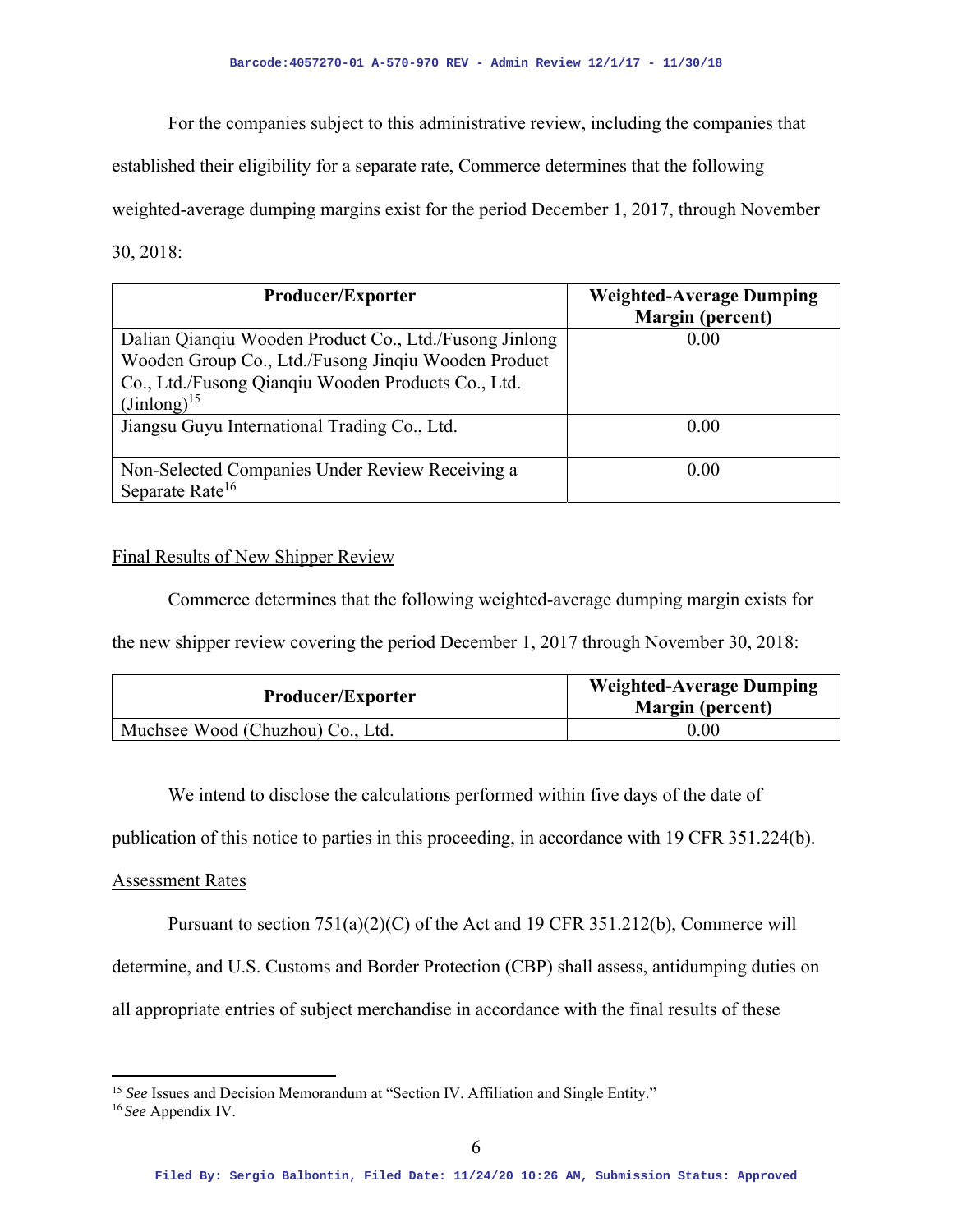reviews. We intend to issue assessment instructions to CBP 15 days after the date of publication of these final results.

For Jinlong, Guyu, and Muchsee Wood, each of which have a weighted-average dumping margin of zero, we will instruct CBP to liquidate the appropriate entries without regard to antidumping duties. For entries that were not reported in the U.S. sales databases submitted by the companies individually examined during these reviews, and for the companies that did not qualify for a separate rate in the administrative review, Commerce will instruct CBP to liquidate such entries at the China-wide rate  $(i.e., 85.13$  percent).<sup>17</sup> For the respondents which were not selected for individual examination in this administrative review and which qualified for a separate rate, we will also instruct CBP to liquidate the appropriate entries without regard to antidumping duties.

Consistent with Commerce's assessment practice in non-market economy cases, for the companies which Commerce determined had no shipments of the subject merchandise, any suspended entries made under those exporters' case numbers (*i.e.*, at the exporters' rates) will be liquidated at the China-wide rate.<sup>18</sup>

#### Cash Deposit Requirements

The following cash deposit requirements will be effective upon publication of these final results of administrative and new shipper reviews for shipments of the subject merchandise from China entered, or withdrawn from warehouse, for consumption on or after the publication date, as provided by sections  $751(a)(2)(C)$  of the Act: (1) for companies which have a separate rate, the cash deposit rate will be zero; (2) for previously investigated or reviewed Chinese and non-

<sup>&</sup>lt;sup>17</sup> See Multilayered Wood Flooring from the People's Republic of China: Final Results of Antidumping Duty Administrative Review and Final Determination of No Shipments; 2016-2017, 84 FR 38002, 38003 (August 5, 2019).

<sup>18</sup> For a full discussion of this practice *see Assessment Notice*.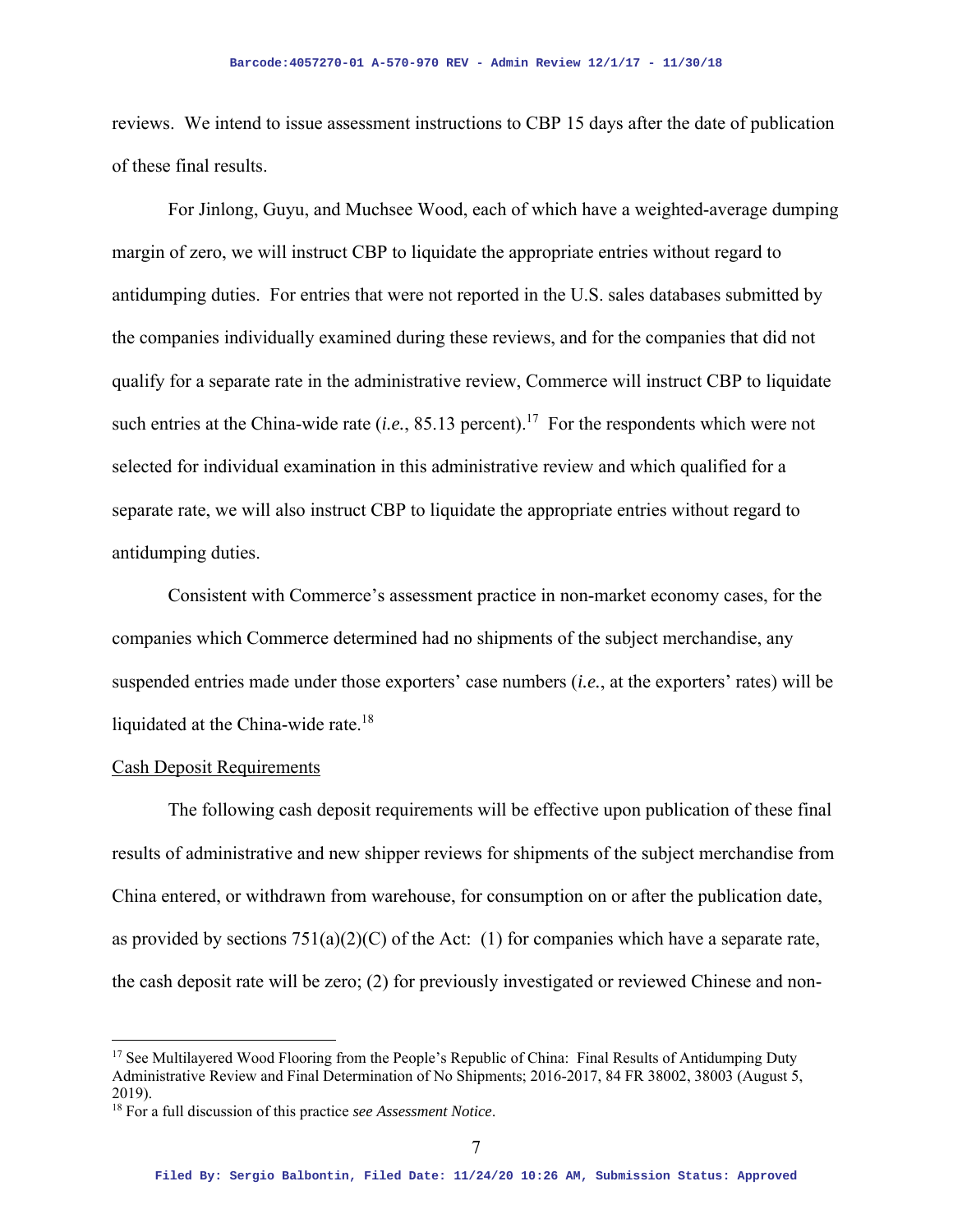Chinese exporters that received a separate rate in a prior segment of this proceeding, the cash deposit rate will continue to be the existing exporter-specific rate; (3) for all Chinese exporters of subject merchandise that have not been found to be entitled to a separate rate, the cash deposit rate will be that for the China-wide entity; and (4) for all non-Chinese exporters of subject merchandise which have not received their own rate, the cash deposit rate will be the rate applicable to the Chinese exporter that supplied that non-Chinese exporter. These cash deposit requirements, when imposed, shall remain in effect until further notice.

#### Reimbursement of Duties

 This notice also serves as a reminder to importers of their responsibility under 19 CFR  $351.402(f)(2)$  to file a certificate regarding the reimbursement of antidumping duties prior to liquidation of the relevant entries during this POR. Failure to comply with this requirement could result in Commerce's presumption that reimbursement of antidumping duties occurred and the subsequent assessment of double antidumping duties.

#### Administrative Protective Orders

 This notice also serves as a reminder to parties subject to administrative protective order (APO) of their responsibility concerning the return or destruction of proprietary information disclosed under APO in accordance with 19 CFR 351.305, which continues to govern business proprietary information in this segment of the proceeding. Timely written notification of the return or destruction of APO materials, or conversion to judicial protective order, is hereby requested. Failure to comply with the regulations and terms of an APO is a sanctionable violation.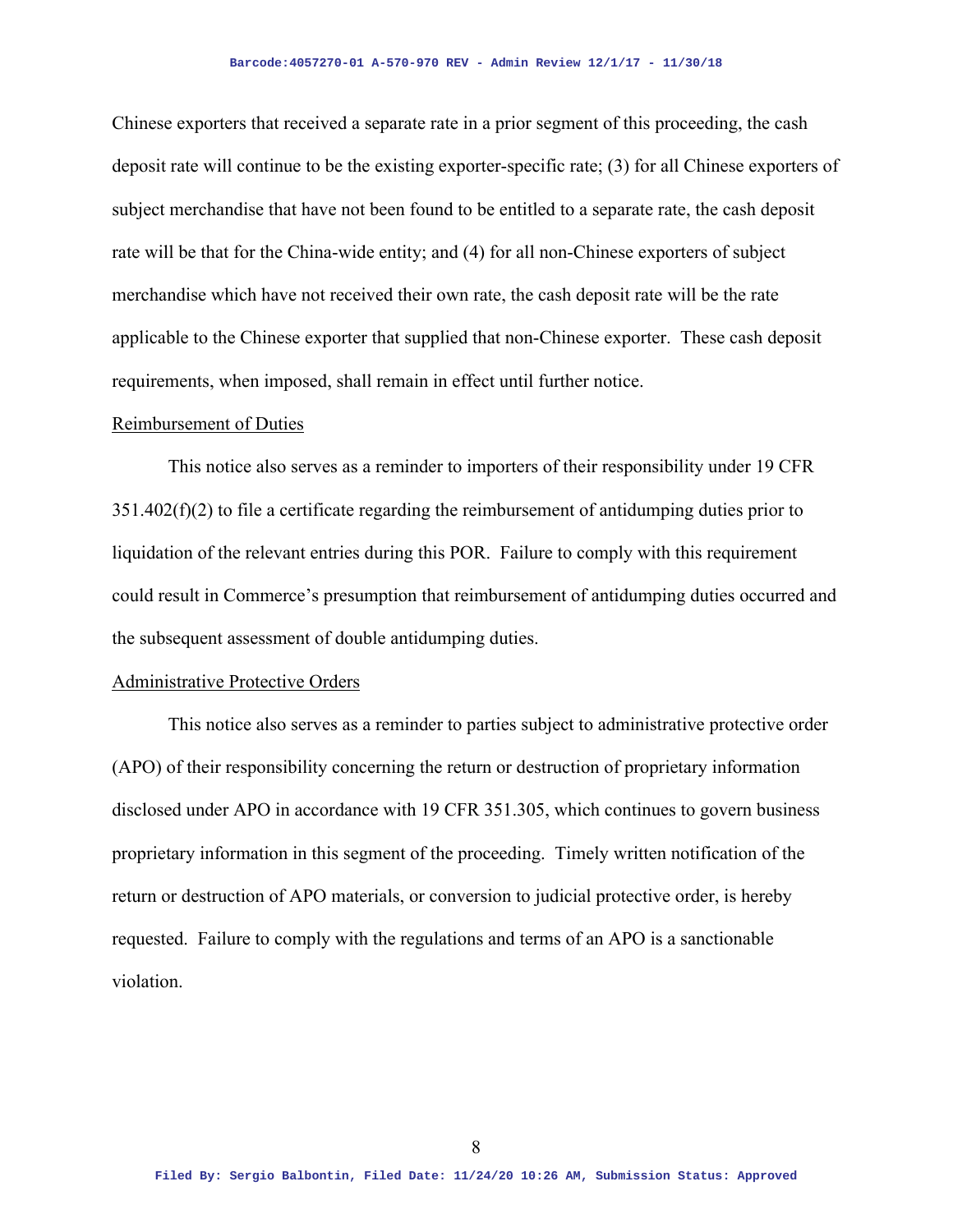This determination is issued and published in accordance with sections  $751(a)(1)$  and

777(i)(1) of the Act and 19 CFR 351.221(b)(5).

Dated: November 20, 2020

*/S/ Joseph A. Laroski Jr.* 

Joseph A. Laroski Jr. Deputy Assistant Secretary for Policy and Negotiations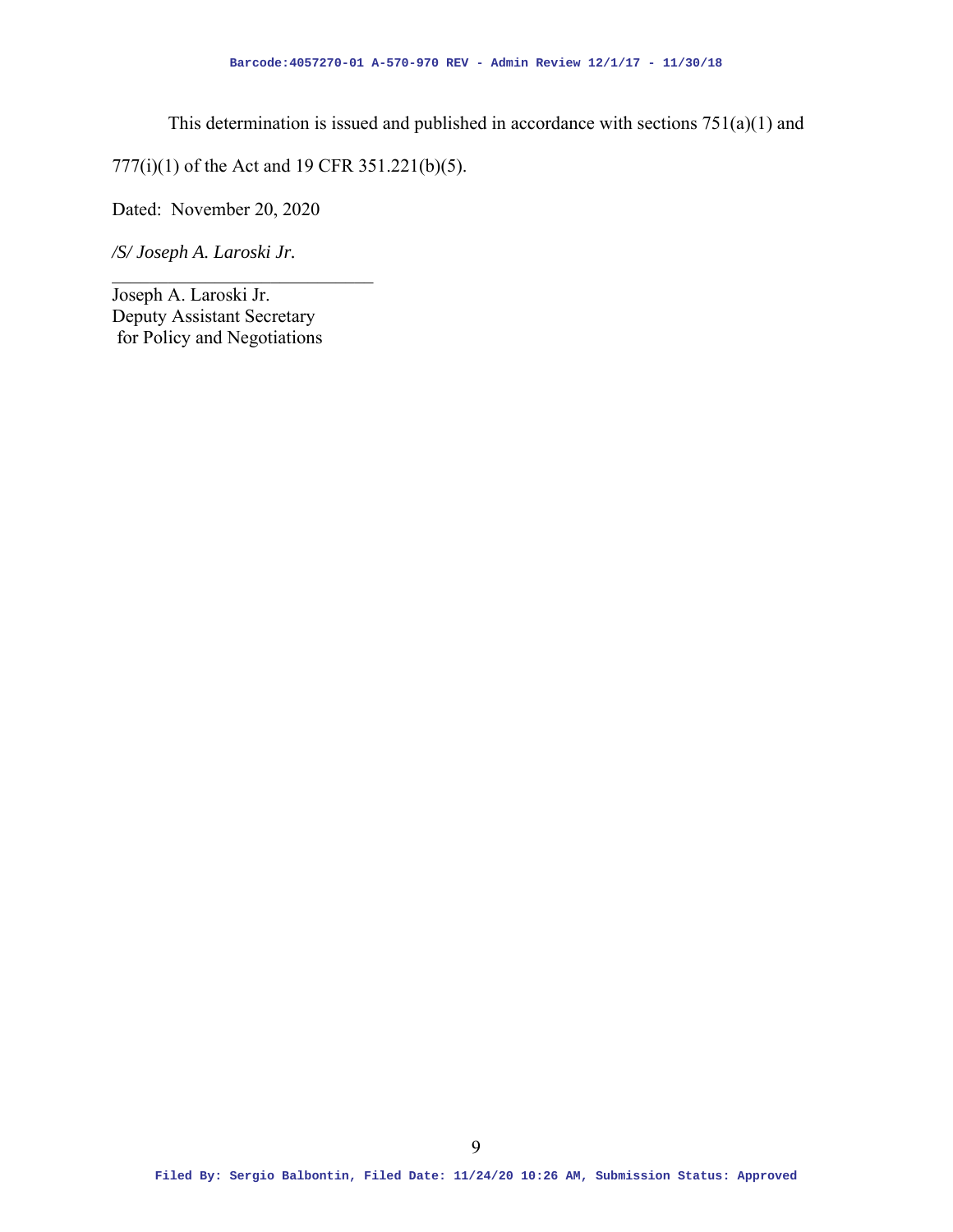## **Appendix I**

## **List of Topics Discussed in the Issues and Decision Memorandum**

- 1. Summary
- 2. Background
- 3. Scope of the Order
- 4. Affiliation and Single Entity
- 5. Changes from the *Preliminary Results*
- 6. Discussion of the Issues
	- General Issues

Comment 1: Whether to Revise the Surrogate Financial Ratios

Comment 2: Whether to Revise the Surrogate Value for Labor

Comment 3: Whether to Revise the Surrogate Value for Inland Freight

Comment 4: Whether to Revise the Surrogate Value for Glue

Guyu Issues

Comment 5: Whether to Continue to Assign a Separate Rate to Guyu

Comment 6: Whether to Revise the Surrogate Value for Thinner

Comment 7: Whether to Revise the Surrogate Value for Aluminum Paste Non-Selected Company Issues

Comment 8: Whether Commerce Should Have Selected Senmao as a Voluntary Respondent

Comment 9: Whether to Rescind the Administrative Review as to Baroque

Comment 10: Whether Certain Companies Filed Proper No Shipment Certifications

Comment 11: Whether Homebon Had Shipments

Comment 12: Whether to Continue to Apply a Zero Dumping Margin to the Separate Rate

Companies

7. Recommendation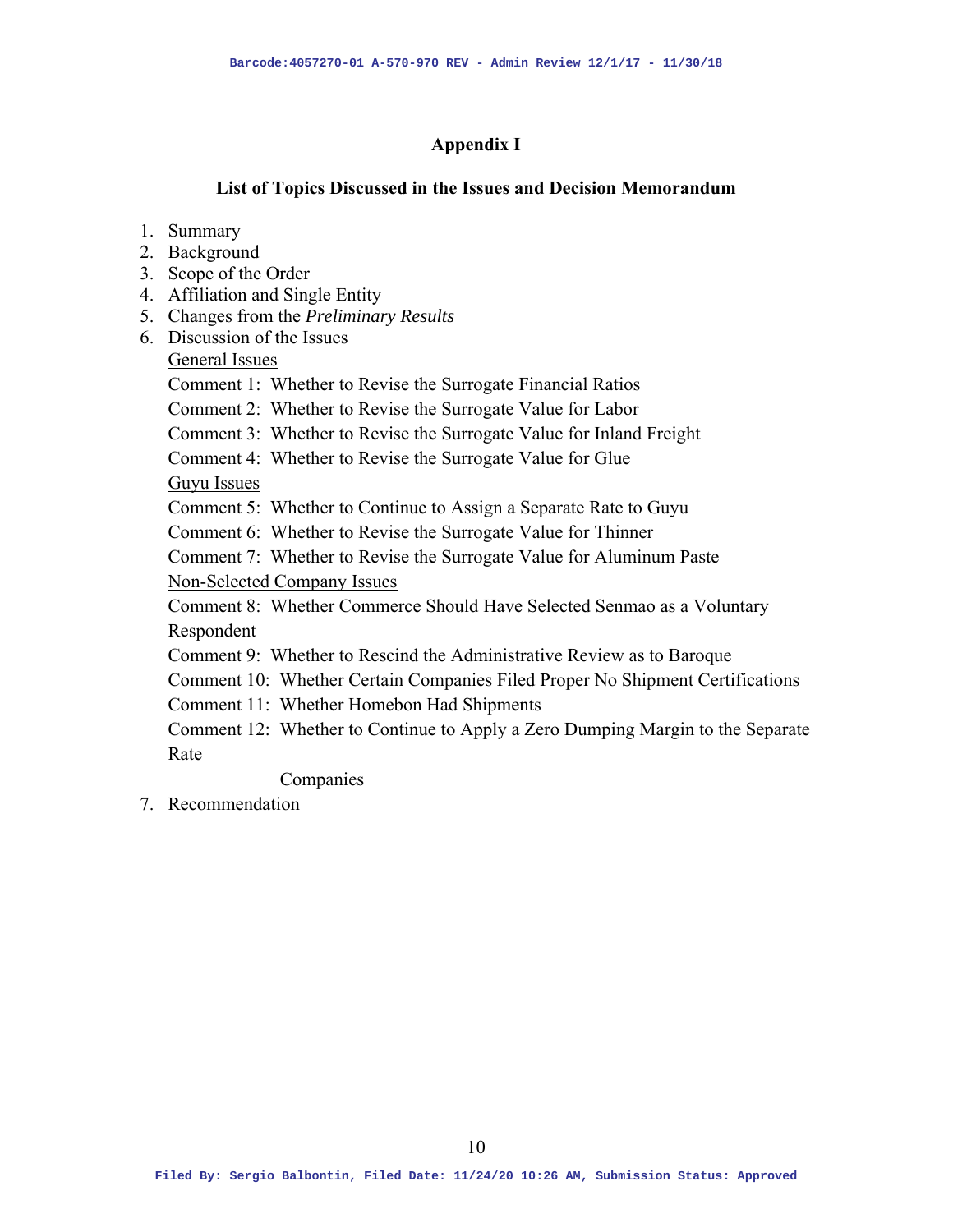# **Appendix II**

| <b>No Shipments</b>                                                            |  |
|--------------------------------------------------------------------------------|--|
| Anhui Yaolong Bamboo & Wood Products Co. Ltd.                                  |  |
| Armstrong Wood Products (Kunshan) Co., Ltd.                                    |  |
| Baroque Timber Industries (Zhongshan) Co., Ltd.                                |  |
| Benxi Flooring Factory (General Partnership)                                   |  |
| Changzhou Hawd Flooring Co., Ltd.                                              |  |
| Dunhua City Jisen Wood Industry Co., Ltd.                                      |  |
| Fine Furniture (Fine Furniture (Shanghai) Limited and Double<br>F Limited $19$ |  |
| Guangzhou Homebon Timber Manufacturing Co., Ltd.                               |  |
| Guangzhou Panyu Kangda Board Co., Ltd.                                         |  |
| Hangzhou Zhengtian Industrial Co., Ltd.                                        |  |
| Hunchun Forest Wolf Wooden Industry Co., Ltd.                                  |  |
| Huzhou Jesonwood Co., Ltd.                                                     |  |
| Innomaster Home (Zhongshan) Co., Ltd.                                          |  |
| Jiangsu Yuhui International Trade Co., Ltd.                                    |  |
| Jiashan On-Line Lumber Co., Ltd.                                               |  |
| Kingman Floors Co., Ltd.                                                       |  |
| Linyi Anying Wood Co., Ltd.                                                    |  |
| Shandong Longteng Wood Co., Ltd.                                               |  |
| Shanghaifloor Timber (Shanghai) Co., Ltd.                                      |  |
| Xuzhou Antop International Trade Co., Ltd.                                     |  |
| Yingyi-Nature (Kunshan) Wood Industry Co., Ltd.                                |  |
| Zhejiang Shuimojiangnan New Material Technology Co., Ltd.                      |  |

<sup>&</sup>lt;sup>19</sup> Commerce is only reviewing entries where Fine Furniture (Shanghai) Limited and/or Double F Limited was the exporter but Fine Furniture (Shanghai) Limited was not the producer of subject merchandise.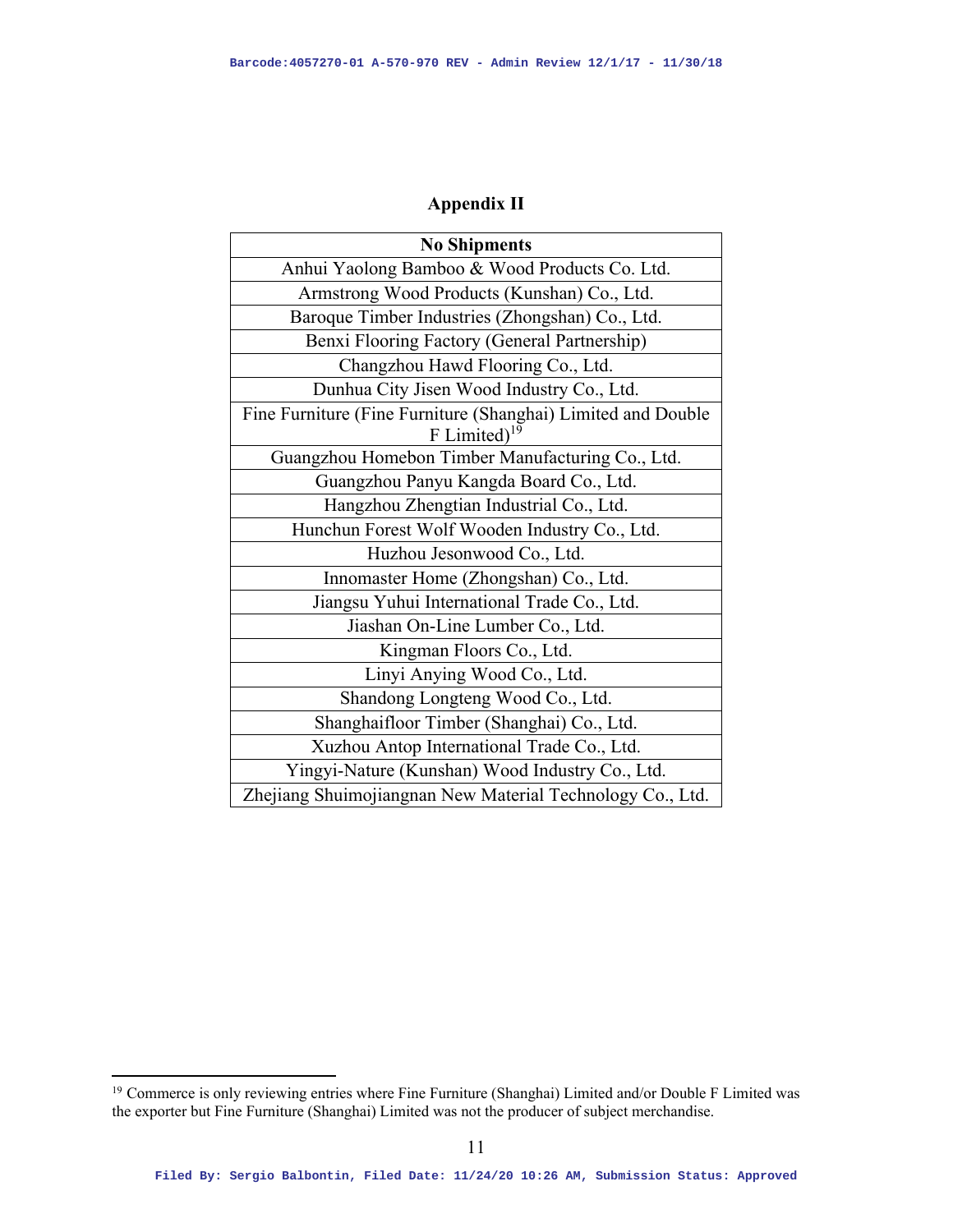| <b>China-Wide Entity</b>                    |
|---------------------------------------------|
| Anhui Boya Bamboo & Wood Products Co., Ltd. |
| Chinafloors Timber (China) Co., Ltd.        |
| Dalian Guhua Wooden Product Co., Ltd.       |
| Dalian Huade Wood Product Co., Ltd.         |
| Dalian Huilong Wooden Products Co., Ltd.    |
| Dalian Jaenmaken Wood Industry Co., Ltd.    |
| Houzhou Chenchang Wood Co., Ltd.            |
| Jiafeng Wood (Suzhou) Co., Ltd.             |
| Linyi Bonn Flooring Manufacturing Co., Ltd. |
| Power Dekor North America Inc.              |
| Shanghai Lairunde Wood Co., Ltd.            |
| Shenzhenshi Huanwei Woods Co., Ltd.         |
| Xiamen Yung De Ornament Co., Ltd.           |
| Zhejiang Biyork Wood Co., Ltd.              |
| Zhejiang Fudeli Timber Industry Co., Ltd    |
| Zhejiang Jiechen Wood Industry Co., Ltd.    |
| Zhejiang Simite Wooden Co., Ltd.            |

# **Appendix III**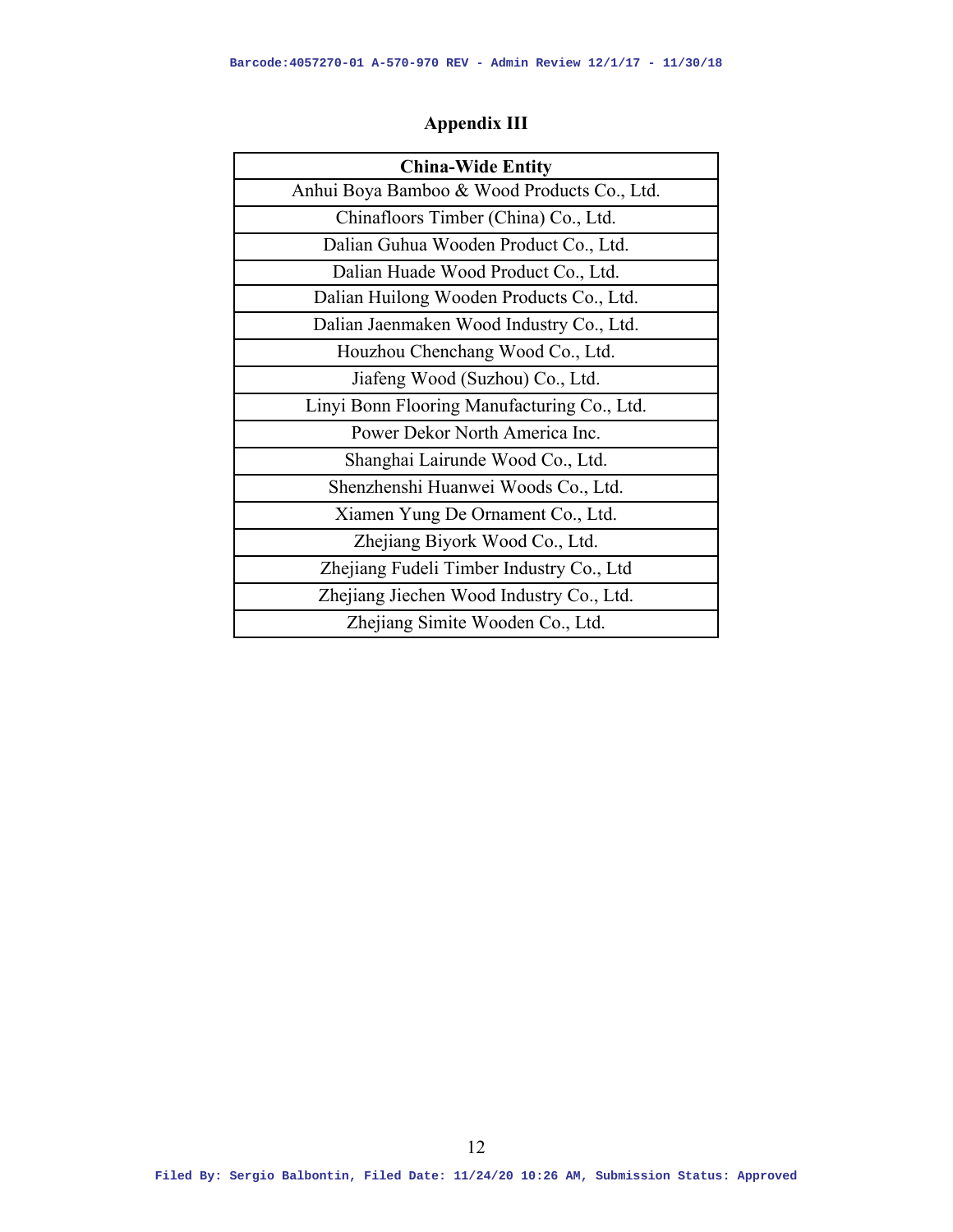# **Appendix IV**

| <b>Non-Selected Companies Under Review Receiving a</b> |  |
|--------------------------------------------------------|--|
| Separate Rate                                          |  |
| A&W (Shanghai) Woods Co., Ltd.                         |  |
| Anhui Longhua Bamboo Product Co., Ltd.                 |  |
| Benxi Wood Company                                     |  |
| Dalian Dajen Wood Co., Ltd.                            |  |
| Dalian Deerfu Wooden Product Co., Ltd.                 |  |
| Dalian Jiahong Wood Industry Co., Ltd.                 |  |
| Dalian Kemian Wood Industry Co., Ltd.                  |  |
| Dalian Penghong Floor Products Co., Ltd.               |  |
| Dalian Shengyu Science And Technology Development      |  |
| Co., Ltd.                                              |  |
| Dalian Shumaike Floor Manufacturing Co., Ltd.          |  |
| Dalian T-Boom Wood Products Co., Ltd.                  |  |
| Dongtai Fuan Universal Dynamics, LLC                   |  |
| Dunhua City Dexin Wood Industry Co., Ltd.              |  |
| Dunhua City Hongyuan Wood Industry Co., Ltd.           |  |
| Dunhua City Wanrong Wood Industry Co., Ltd.            |  |
| Dun Hua Sen Tai Wood Co., Ltd.                         |  |
| Dunhua Shengda Wood Industry Co., Ltd.                 |  |
| Guangzhou Panyu Southern Star Co., Ltd.                |  |
| HaiLin LinJing Wooden Products, Ltd.                   |  |
| Hangzhou Hanje Tec Company Limited                     |  |
| Hunchun Xingjia Wooden Flooring Inc.                   |  |
| Huzhou Chenghang Wood Co., Ltd                         |  |
| Huzhou Fulinmen Imp. & Exp. Co., Ltd.                  |  |
| Huzhou Sunergy World Trade Co., Ltd.                   |  |
| Jiangsu Keri Wood Co., Ltd.                            |  |
| Jiangsu Mingle Flooring Co., Ltd                       |  |
| Jiangsu Senmao Bamboo and Wood Industry Co., Ltd.      |  |
| Jiangsu Simba Flooring Co., Ltd.                       |  |
| Jiashan HuiJiaLe Decoration Material Co., Ltd.         |  |
| Jiaxing Hengtong Wood Co., Ltd.                        |  |
| Jilin Xinyuan Wooden Industry Co., Ltd.                |  |
| Karly Wood Product Limited                             |  |
| Kember Flooring, Inc.                                  |  |
| Kemian Wood Industry (Kunshan) Co., Ltd.               |  |
| Lauzon Distinctive Hardwood Flooring, Inc.             |  |